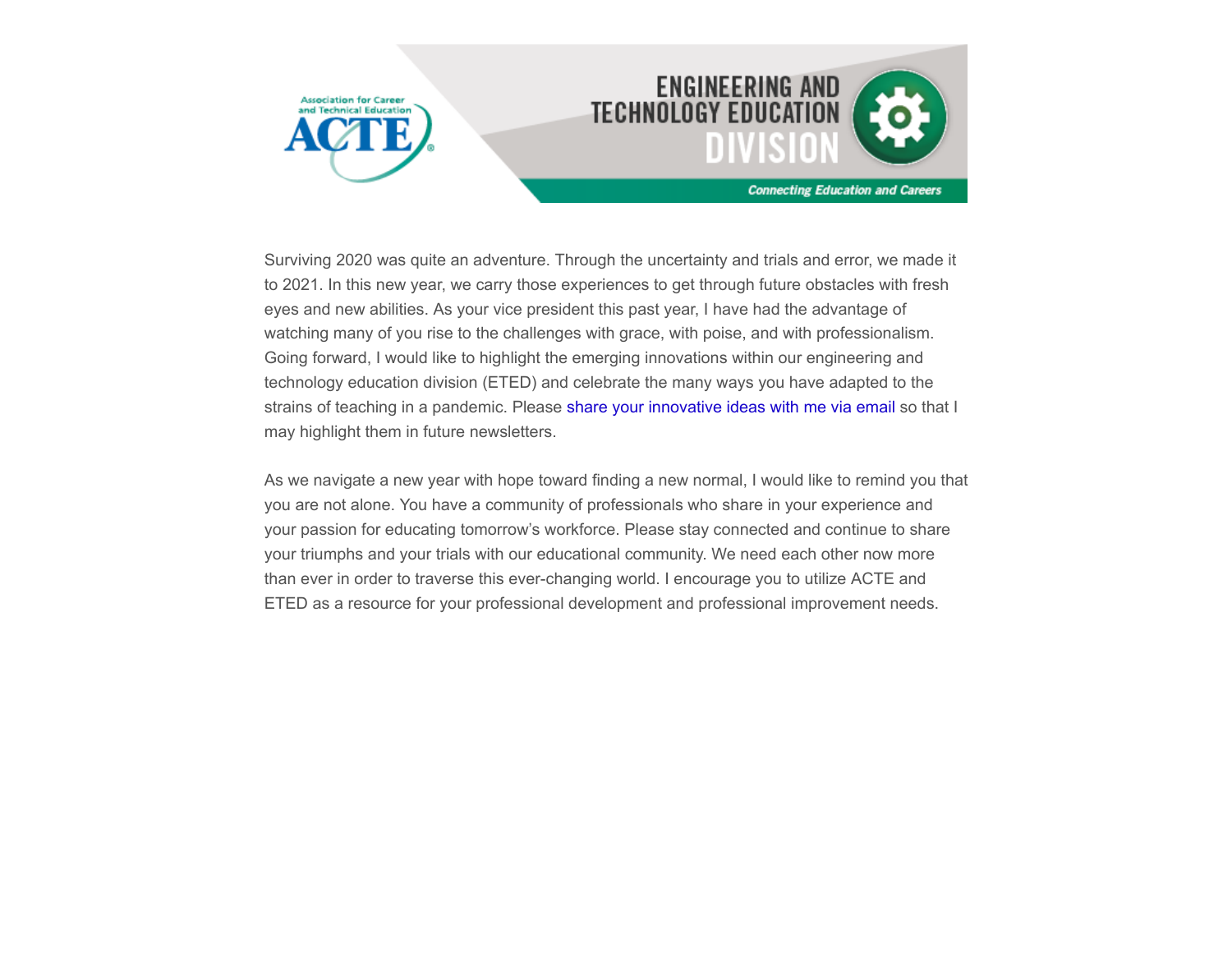

ACTE has designed special Zoom meeting virtual backgrounds for each ACTE division and region. Click the image to download yours today!

# Engage Your Policymakers to Advance CTE Priorities

Voice your CTE needs to help shape education policy priorities under the new administration, learn about strategies for influencing federal policy related to CTE advocacy and messaging, and participate in virtual Capitol Hill and school visits. Happening the week of **Feb. 22**, in concert with your CTE Month awareness-building activities, ACTE's virtual National Policy Seminar 2021 will feature an official welcome from the new administration.



**[Learn more and register](https://www.acteonline.org/nps/)**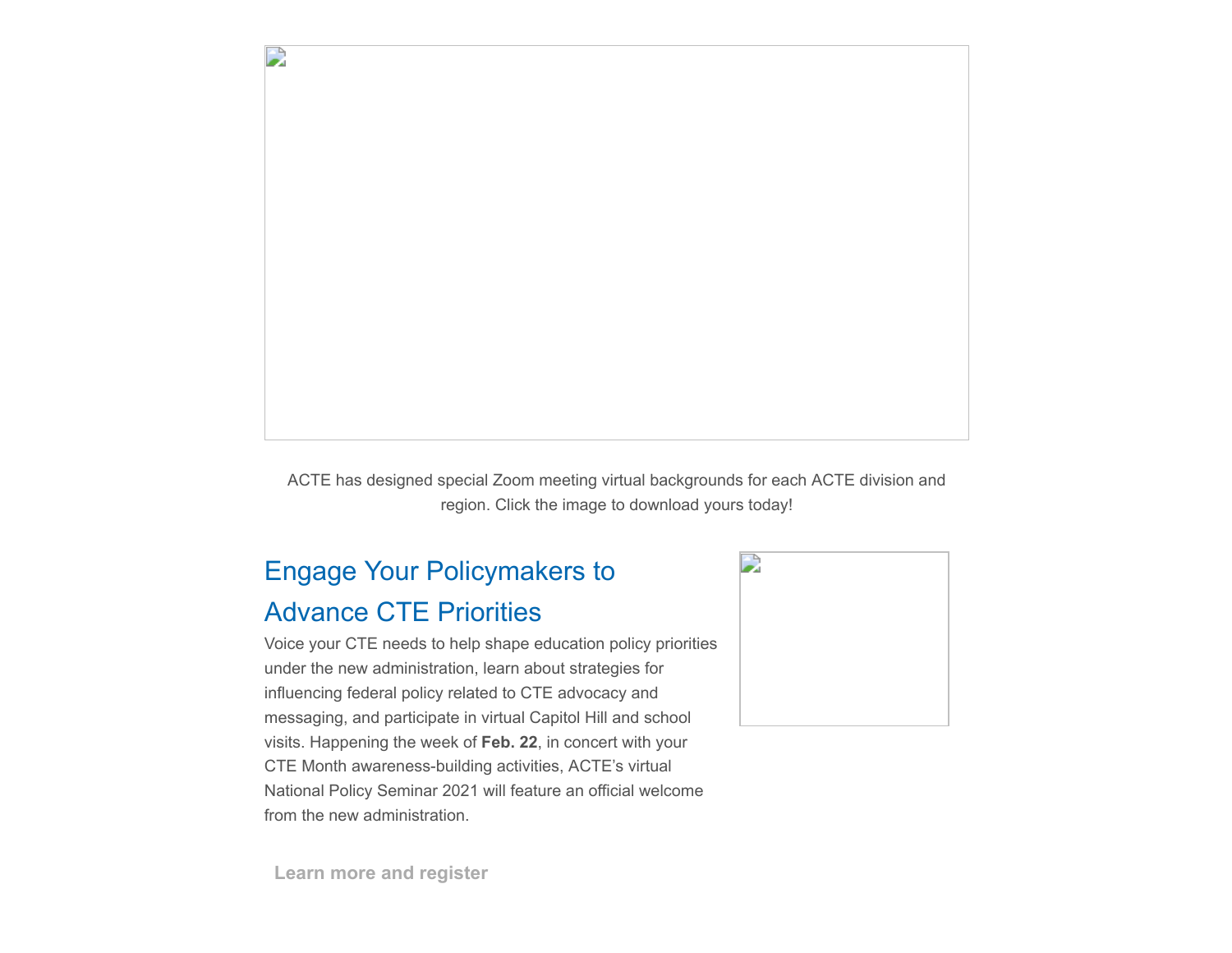

VISION 2020 was a great success for both ACTE and the eTED Division. Thank you to those who participated and attended the networking sessions. The opportunity to collaborate and learn best practices was invaluable. Be on the lookout for the call for presentation proposals for VISION 2021. More information given below.

#### Missed Virtual VISION 2020?

ACTE's CareerTech Virtual VISION 2020 featured live keynote presentations and hundreds of sessions, covering CTE innovations, timely topics and specific CTE subject-matter areas. Conference materials and sessions are now available for 24/7 on-demand viewing at your convenience at regular attendee rates. Enjoy premier professional development via full access to all Virtual VISION sessions! [Register now](https://www.careertechvision.com/pricing.cfm)

Mark your calendars for VISION 2021, a hybrid event with programming available online and on-site, **Dec. 1–4** in New Orleans, Louisiana. Call for presentation proposals will open in February.



## ACTE Announces Board of Directors 2021 Election Results

ACTE is pleased to announce the results of the recent election for several spots on its Board of Directors. The election was open to ACTE's membership of roughly 25,000 educators, administrators and other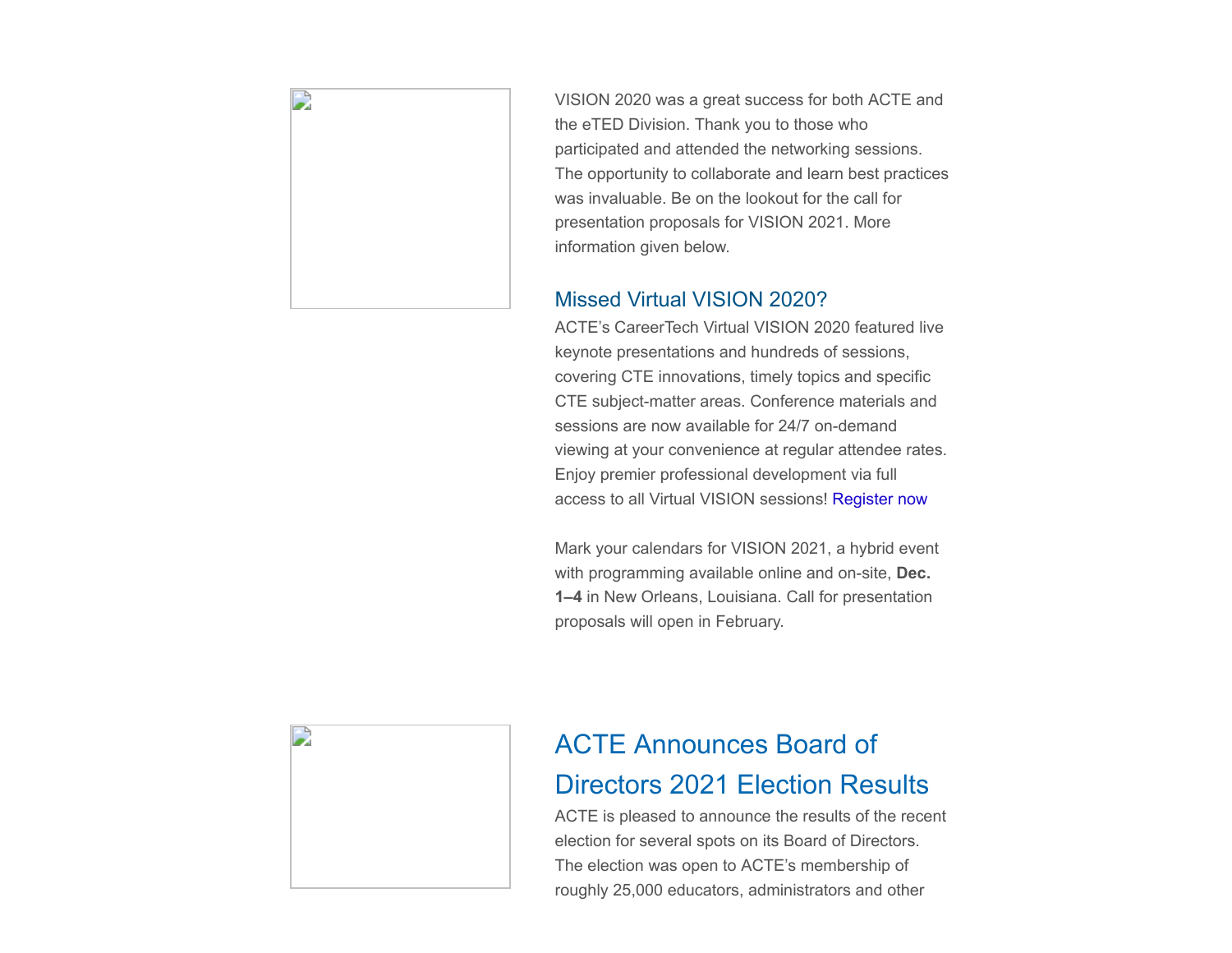CTE professionals. The following members were elected:

- Scott Stone, President-elect
- Shani Watkins, Region V Vice President  $\bullet$
- Robert Torres, Agricultural Education Division Vice President
- Holly Strand-Rysgaard, Health Science Education Division Vice President
- Beth Parks, Region II Vice President-elect
- Brandon Russell, Region III Vice President-elect  $\bullet$
- Susan Leon, New and Related Services Division  $\bullet$ Vice President-elect

**[Read the press release](https://www.acteonline.org/press-releases/acte-announces-board-of-directors-2021-election-results/)**



### Raise Awareness for CTE

Join us in February to celebrate and spread awareness about the importance of CTE for our students and our nation's economy with several outreach opportunities:

- Encourage your students to participate in this year's CTE Month-NASA HUNCH student video challenge, "Advancing Space Exploration [Through Manufacturing." The deadline to](https://www.acteonline.org/why-cte/cte-awareness/cte-month/cte-month-2020-and-nasa-hunch-video-challenge/) submit videos is **April 1**.
- Share our social media messages all month long  $\bullet$ or your own success stories on social media via **#CTEMonth**.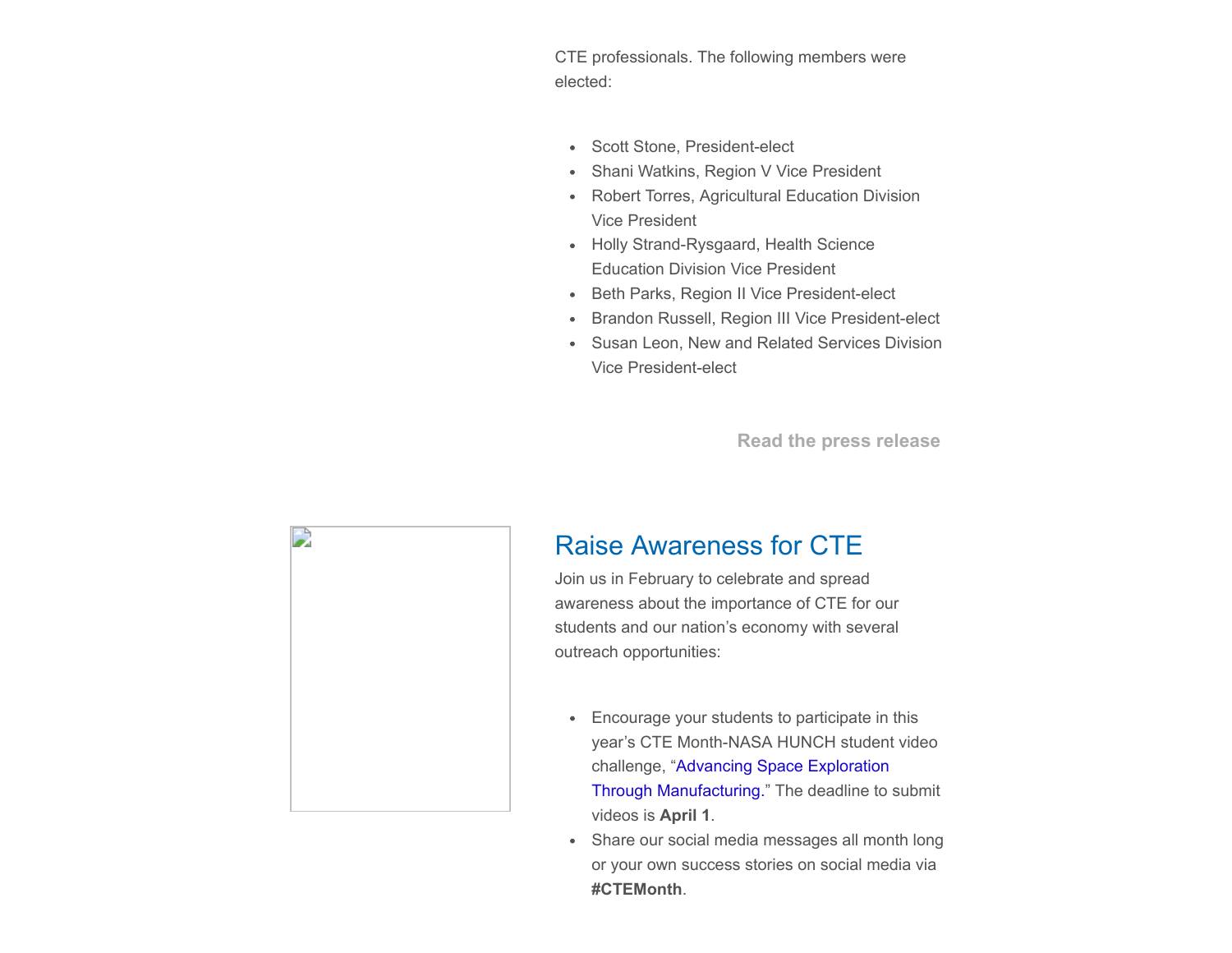- Gear up with festive CTE Month merchandise at [shopacte.com](https://store.goproline.com/mm5/merchant.mvc?Store_Code=253&Screen=SFNT) to show your support for CTE.
- [Advocate for CTE](https://www.acteonline.org/advocacy-toolkit/) use ACTE tools to assist you in your advocacy activities, keep you informed and promote ongoing support for CTE.
- [Download the CTE Month logo](https://www.acteonline.org/why-cte/cte-awareness/cte-month/logo-use-and-restriction-agreement/) for use with any  $\bullet$ of your print and digital outreach.

**[Learn more](https://www.acteonline.org/why-cte/cte-awareness/cte-month/)**

# California Arts Media and Entertainment Teacher Organization – The PIVOT Artwork

As the ETED membership grows, so does its diversity. Many of our members identify with the arts, media and entertainment as their area of emphasis. Please see below for a professional learning opportunity focused in these areas.

Pivot is the first of a series of monthly PD opportunities that will support the development of high-quality CTE pathways. Registration for Pivot will allow teachers to access monthly events at no additional cost!

2021 California Arts Media and Entertainment Teacher Organization (CA-AME-EO) Professional Learning Calendar: [The \\$50 registration for PIVOT will get teachers access to a](https://protect-us.mimecast.com/s/FgMECyPzVKcrGGzzsR4yL7?domain=nam10.safelinks.protection.outlook.com) full year of programming and a discount for the AME Leadership Institute in June!

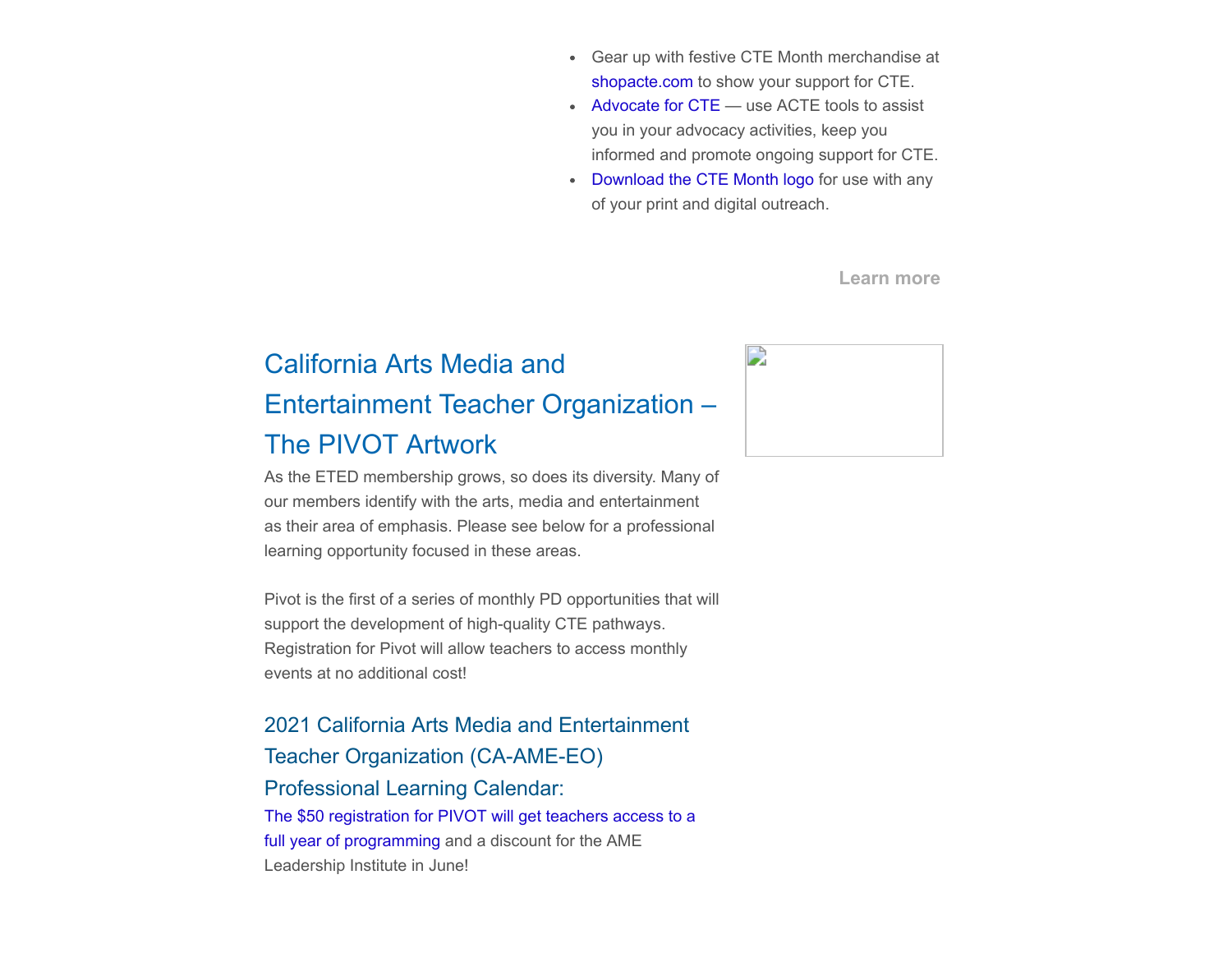There will be 9 CA-AME-EO professional learning events in 2021. Each event will run about two hours and will include a thematic general session for all AME teachers followed by community of practice breakout meetings focused on pathwayspecific content, resources, and support.

- **Jan. 29**: Pivot
- **Feb. 26**: Human Centered Design for AME Teachers
- **March 25**: The Business of Talent Management
- **April 29**: Teaching Entrepreneurship in the AME Classroom
- **May 27**: Soft Skills and the Future of Work
- **August**: Course Collaboration Sessions

Stay tuned for information about the 2021 AME Leadership Institute!

Subscribe at the bottom of the page [here](https://security-us.mimecast.com/ttpwp#/ua?key=cmljaGVsbGUua3J1bXNpZWtAdHVsc2F0ZWNoLmVkdXxyZXEtNjgzN2JhYmYzMjA1MTQ4MTY5NzViYTI2ZGE3ZWRjMTQ%3D) to get the AME [Newsletter and other industry connected updates! Also b](https://protect-us.mimecast.com/s/Y8l0CADrv0TNxx33CMmB3c?domain=nam10.safelinks.protection.outlook.com)e sure to check the [News and Updates](https://ca-ameschools.net/events-updates/) and [Events Calendar](https://ca-ameschools.net/events/) pages. Here is our most recent [newsletter!](https://protect-us.mimecast.com/s/_RbDCERyznT3wwJJFyM60E?domain=nam10.safelinks.protection.outlook.com)

#### New CTE Learning Webinar Series

Beginning this month, join us as we showcase some of the best professional learning opportunities for CTE personnel. Each free webinar is 30 minutes and will feature experts covering topics, such as professional learning communities, developing employability skills in CTE and more.



**[Learn more and join us](https://www.acteonline.org/professional-development/online-learning/cte-learning-series/)**

ACTE eTED Division members should also know there is always a place available for those who